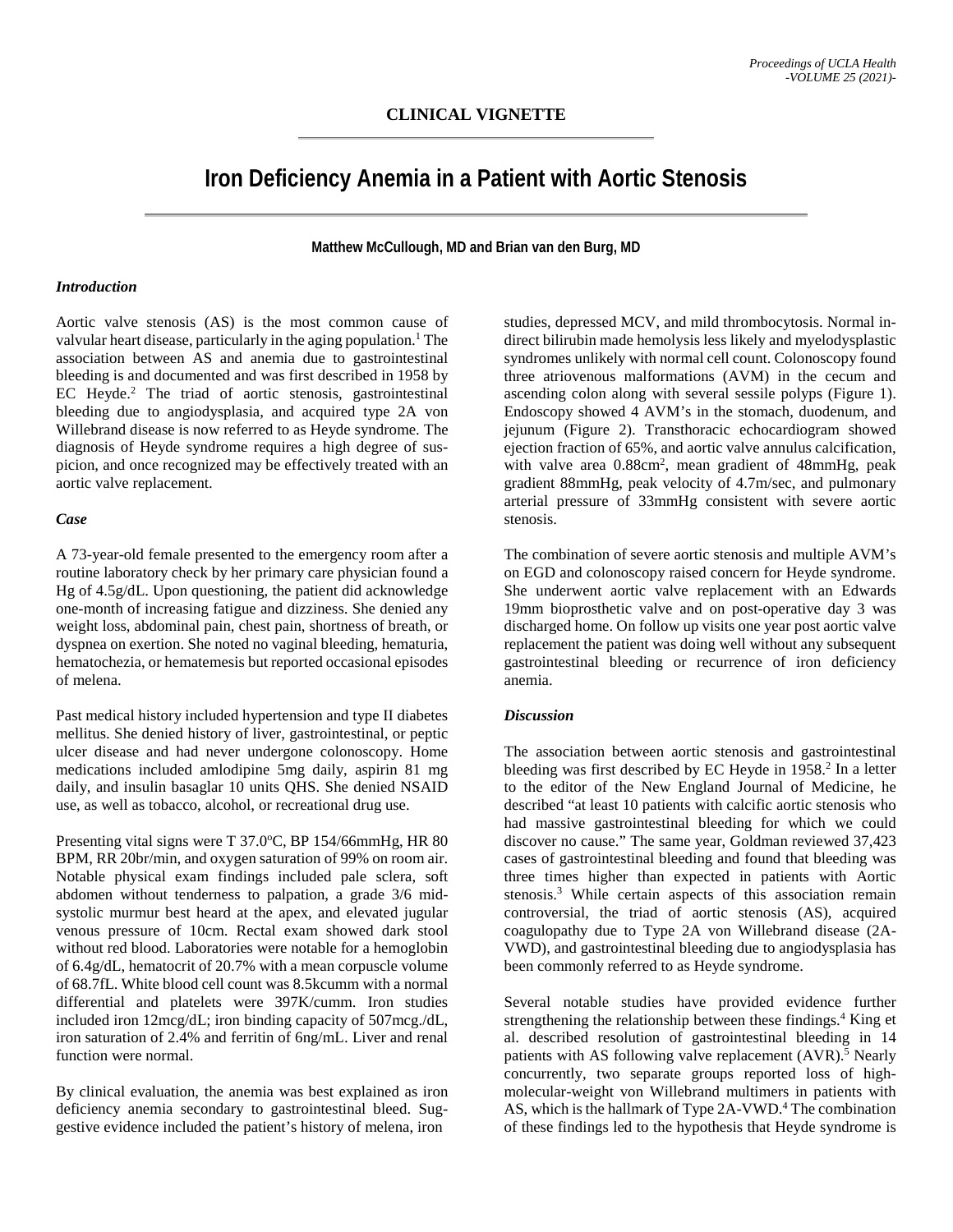a form of acquired von Willebrand disease resulting in gastrointestinal bleeding and due to AS. Given that AS is the most common valvular heart disease affecting 2% and 4% of adults above the age of 65 and 85 years, respectively, familiarization and recognition of Heyde syndrome is of particular importance.<sup>1</sup>

The role of von Willebrand disease in AS and GI bleeding was first described in 1992 by Warkentin et al.<sup>6</sup> This group hypothesized that the cause of bleeding in patients with aortic stenosis may be due to the proteolysis of von Willebrand multimers under high sheer stress as it passes through the stenotic valve. This lysis reduces the amount of the largest and most active von Willebrand multimers. <sup>6</sup> The prevalence and cause of the association between aortic stenosis and vWS-2A was examined by Vincentelli et al, who reported skin or mucosal bleeding in 21 percent of the studied patients with severe aortic stenosis. Additionally, they found that platelet-function abnormalities, decreased von Willebrand factor collagenbinding activity, and/or the loss of the largest multimers was present in up to 92 percent of the studied patients. These findings correlated significantly with the severity of aortic valve stenosis.<sup>7</sup>

Most authors have argued that the GI bleeding associated with Heyde syndrome is due to an acquired von Willebrand disease in the setting of angiodysplasia, which is commonly seen in the aging patient. However, some evidence exists for an intrinsic vascular diathesis in younger patients with von Willebrand disease. This correlation is thought to be due to platelet dysfunction, which negatively affects the role of platelets in maintaining capillary integrity. Therefore, it is possible that the Type 2A-VWD seen in Heyde syndrome might not only cause bleeding due to existing gastrointestinal AVMs, but may have an active role in creating them.4

The diagnosis of Heyde syndrome requires a high degree of suspicion. In elderly patients with aortic stenosis and evidence of blood loss including hematochezia, melena, or new iron deficiency anemia, Heyde syndrome should be suspected. The presence of angiodysplasia or an absence of readily apparent cause of gastrointestinal bleeding on colonoscopy will also support the diagnosis of Heyde syndrome. Alternatively, patients presenting with gastrointestinal bleeding warrant a careful cardiovascular exam for findings consistent with AS, and there should be a low threshold for obtaining an echocardiogram in these patients. Gel electrophoresis may be used to establish an absence of large vWF multimers consistent with Type 2A-VWD and Heyde syndrome.<sup>6,8</sup>

The treatment of Heyde syndrome is replacement of the aortic valve. Aortic valve replacement (AVR) has been shown to be 93% effective in a retrospective study of 91 patients with presumed Heyde syndrome. <sup>5</sup> By comparison, patients who underwent surgical resection of AVM's, including some with bowel resection, had cessation of bleeding in only 5% of cases. While surgical AVR is considered the "gold standard" for treatment of AS, one single-center retrospective study showed that

transcatheter aortic valve implantation (TAVI) may also be effective for treatment of Heyde's syndrome in patients with high risk for surgical AVR.<sup>9</sup> While this small study lacked a control group or measurements of vWF multimer levels, all 37 patients who underwent successful TAVI had no recurrence of bleeding. Blood transfusions, intravenous fluids, and DDAVP may be needed perioperatively.<sup>10</sup> Patients either unwilling or unable to undergo AVR may be managed conservatively with iron supplementation and blood transfusions when necessary.<sup>3</sup>

## *Conclusion*

The relationship between aortic stenosis, gastrointestinal bleed, and acquired von Willebrand syndrome type 2A is well documented and is commonly known as Heyde syndrome. Patients of advanced age with either unexplained gastrointestinal bleed or aortic stenosis should be evaluated for the possible existence of this triad. Correction of the disorder is through aortic valve replacement and typically leads to long term resolution of bleeding.

### *Figures*



Figure 1. Atriovenous malformation in the ascending colon



Figure 2. Gastric atriovenous malformation